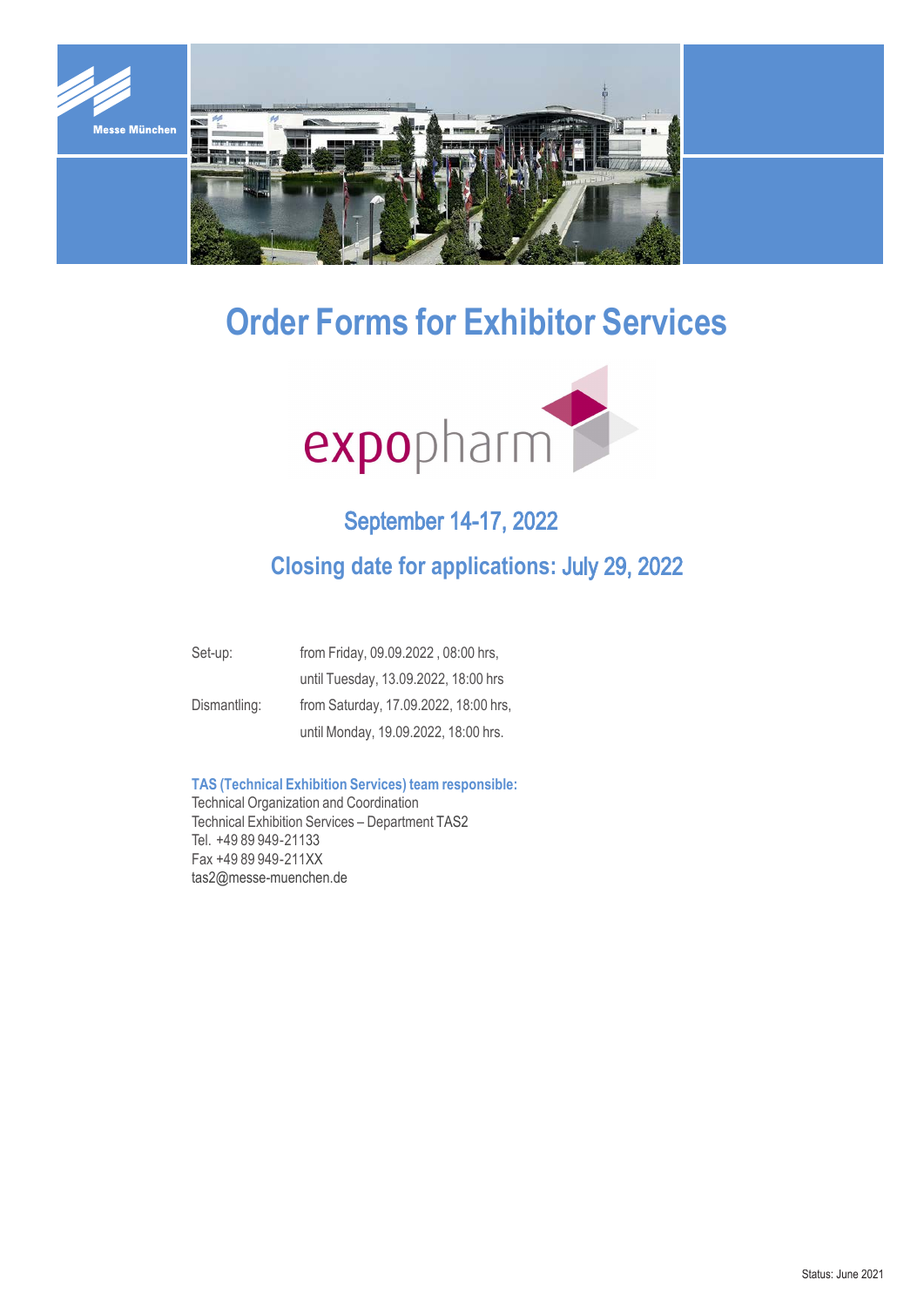

# **Important Notes**

**All setup work will be carried out by the Technical Exhibition Services Division (TAS) of Messe München GmbH and by its contracting firms.**

**Please submit your order forms and sketches immediately—six weeks before the start of the official setup at the latest. Messe München GmbH reserves the right to charge an additional fee for late orders.**

#### **■Stand setup and dismantling**

The dates for setting up and dismantling will be fixed together with the organizer and may also be requested from the Technical Exhibition Services Division before the beginning of the event.

### ■ General Terms and Conditions governing the **construction of stands**

Unless explicitly stated otherwise by the organizer, the following general terms and conditions regarding stand construction shall apply:

a) **Stand design, height of structures and advertisements**

#### Single-story stands:

The maximum construction height is 6 m. The maximum height of advertisements (upper edge) is also 6 m. Two-story stand construction:

The maximum construction height is 6 m. The maximum height of advertisements (upper edge) is also 6 m. Please give consideration to the max. height of constructions alongside the hall walls (see description of halls and outdoor exhibition area).

The backs of stand walls facing neighboring stands must be kept neutral, white, free of installation materials and clean above a height of 2.5 m. All exhibitors are advised to erect partition walls (height: 2.5 m) on the stand perimeters bordering on neighboring stands. Partition walls are only erected at the request and expense of the given exhibitor. Orders for such walls and / or additional booth or cabin walls (height: 2.5 m) should be submitted with forms 2.12 to 2.14. For advertising structures, a minimum distance of 2 m to neighboring stands must be observed, unless the advertising media is in no way directed toward the adjoining stand. Flashing or changing lights must not be used for advertising purposes. Walls, that border on visitor corridors must be opened up by installing showcases, niches, displays, and the like, niches, displays, etc., in order to document the open character of the exhibition stand as an exhibition stand. The closed portion on the aisle side may not exceed 30%. The stand design must be adapted to suit the stand type rented (island, end, corner or row stand). Exhibitors must give due consideration to the character and image of the trade fair or exhibition concerned. Messe München GmbH is entitled to prescribe appropriate changes in stand design in this context. **EXPODPHENTM**<br>
September 14–17, 2022<br>
work will be carried out by the Technical Exhibition Services<br>
tests Minchen GmbH and by its contract Exhibition Services<br>
tests Minchen GmbH and by its contract Exhibition Services<br>
b

#### b) **Planning permissions**

Each installer / operator of an exhibition stand is individually responsible for its structural design, installation and operation, as well as for compliance with all legal stipulations applying to exhibitions and fairs, and with the Technical Guidelines and Terms of Participation set out by Messe München GmbH.

No planning permission from Messe München GmbH is required given compliance with the following conditions:

- height of stand and / or advertising structures no more than 3 m
- size of stand less than 100  $m<sup>2</sup>$
- no canopies or other stand coverings.

Such stand concepts as deviate from the above-mentioned requirements must be submitted for approval to Messe München GmbH's TAS, containing to-scale stand design plans (ground layouts, elevations and sectional drawings) no later than six weeks prior to the official start of the stand setup period (by e-mail, as pdf-files or by mail). If items are to be suspended from the hall ceiling, the work involved must be carried out by Messe München GmbH's contractors. The same applies for any painting, papering and gluing work. Nails may be inserted only in the built-in nailing battens. The use of staple guns is strictly forbidden for safety reasons. Moreover, multi-story stands and special constructions (such as bridges, stairs, cantilever roofs, galleries, etc.) are as a general rule subject to separate approval. Please consult the "Building Regulations" set out in form 1.3 for further information. **Please note under all circumstances the requirements set out in forms 1.1 to 1.3, the Technical Guidelines and the information included in the individual notices.**

c) **Fire regulations**

In the case of one-story structures, stand covers or canopies  $<$  30 m<sup>2</sup> may be used after consultation with the TAS division. If larger areas are to be covered, a sprinkler system (see **form 5.3)** must be installed.

Different requisitions apply to Hall B0 and entrance buildings. Please contact the



Any materials used for stand covers or for decorative purposes must be at least flame-retardant (in compliance with DIN 4102 or DIN EN 13 501-1). The appropriate proof that they have been tested must be submitted to the TAS division. For safety reasons and as stipulated by the Munich Fire Department (Branddirektion München), electrical distribution systems, fire extinguishing equipment, hydrants, etc. must not be obstructed and must be freely accessible at all times during the fair or event.

Please check the plan of the halls that has been sent to you. If you so desire, you can request an enlarged section of the plan from Messe München GmbH's TAS division.

For more detailed information, please refer to the notice "Fire Protection Measures at Trade Fairs and Exhibitions" as well as **form 1.2** of the Order Forms for Exhibitor **Services** 

#### ■ Hall floors, ceilings and walls **/ Outdoor exhibition area**

Hall floors must **not** be painted. It is not permitted to glue any kind of floor covering to plastic studded or natural stone floors; adhesive fixing of floor coverings to hall floors is permitted only with doubled-sided adhesive fabric tape. After the end of the trade fair floor coverings and adhesive tapes must be removed again. Joints to hall walls, ceilings and floors may under no circumstances be damaged by cutting or foundation works or similar. Drilling and the attachment of bolts or anchorages to floors (anchoring of special exhibits to hall floors see form 11.6), walls or ceilings is not permitted. Precise plans of the position of anchorages for tents, guy ropes, flag poles and other earth works in the outdoor exhibition area must be submitted to the TAS division for written approval. No excavations of any kind in the exhibition grounds are permitted without written authorization.

#### **Important note:**

**Leaking oil corrodes the asphalt surfacing. The exhibitor shall bear the cost for repairs to soiled or damaged surfaces.**

#### **■Official regulations and permits**

The exhibitor and any stand-building company commissioned by him are obliged to adhere to the regulations in force concerning labor relations and social security.

In particular they must observe the regulations relating to social security contributions, including those for part-time or temporary employment (registration, social security card).

#### **Notification must be given of welding, cutting and soldering work and all other work with a naked flame.**

**Depending on stand construction and /or structural layout, connections to a grounded conductor may be required in accordance with VDE regulations (see also Guidelines on Electrical Installation in Exhibition Stands).**

Outflow into the sewer system must not contain contaminants in excess of normal household levels. Wastewater containing **oils or greases** in excess of these levels (e.g., from production refuse, commercial dishwashers, etc.) must be treated with **oil /grease traps.**

**Radio antennas** may be installed only by a contracting firm with the consent of the Messe München GmbH.

In accordance with the corresponding EMC/EMI directives currently in effect, proof of compatibility for the devices being used in the building / area must be produced in order to avoid mutual interference with respect to the operation of radio systems or any equipment with high-frequency emissions.

Radio systems must accordingly have an appropriate frequency spacing with regard to the frequencies / applications already in use on the exhibition grounds. A radio frequency plan of the Munich Exhibition Center can be obtained on request from the TAS division.

As set out in the General Terms and Conditions for Participation 5.6 and 5.9, prior written permission must be obtained from Messe München GmbH for any demonstrations, **acoustic advertising,** or the use of machinery and equipment. These must be such as to cause no disturbance to neighboring exhibitors. Messe München GmbH shall be entitled to prohibit any demonstrations that endanger or adversely affect the fair (such as through noise) to any considerable extent, notwithstanding the fact that prior permission has been granted. Official regulations must also be observed. **Form 1.2** provides information on **fire protection measures** and lists equipment and plant which must be registered with and permission obtained from the Städt. Branddirektion (Municipal Fire Department).

**G** Status: June 2021<br> **Gave** Save Save Save Save Status: June 2021